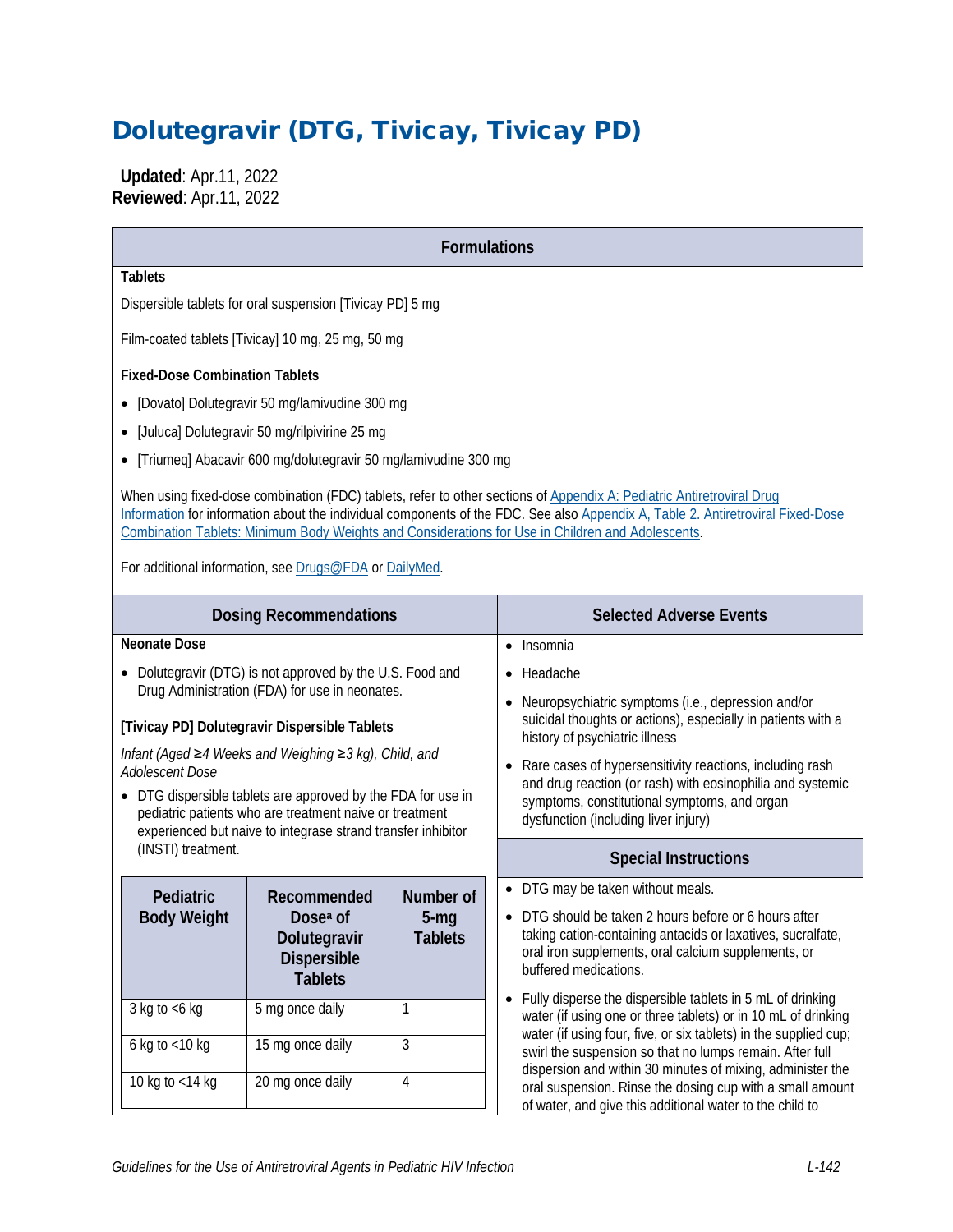| 14 kg to <20 kg                                                                                                        | 25 mg once daily<br>5                                                                                                            |                  | ensu<br>rema             |  |  |
|------------------------------------------------------------------------------------------------------------------------|----------------------------------------------------------------------------------------------------------------------------------|------------------|--------------------------|--|--|
| $\geq$ 20 kg                                                                                                           | 30 mg once daily                                                                                                                 | 6                | <b>DTG</b>               |  |  |
|                                                                                                                        | <sup>a</sup> If certain uridine disphosphate glucuronyl transferase (UGT)                                                        |                  | than<br>redu             |  |  |
|                                                                                                                        | 1A or cytochrome P450 (CYP) 3A inducers are coadministered,                                                                      |                  |                          |  |  |
| Interactions section below).                                                                                           | administer DTG dispersible tablets twice daily (see the Drug                                                                     |                  | No c<br>vehi             |  |  |
|                                                                                                                        | [Tivicay] Dolutegravir Film-Coated Tablets                                                                                       |                  | In pa<br>$50 - n$        |  |  |
| $\bullet$                                                                                                              | For use in patients who are treatment naive or treatment<br>experienced but naive to INSTI treatment                             |                  | imm<br>crus<br>liqui     |  |  |
| Child and Adolescent (Weighing ≥14 kg)                                                                                 |                                                                                                                                  |                  | The                      |  |  |
|                                                                                                                        | DTG film-coated tablets and DTG dispersible tablets are                                                                          |                  | patie                    |  |  |
|                                                                                                                        | not bioequivalent and are not interchangeable on a<br>milligram-per-milligram basis. Each formulation has                        |                  | muta                     |  |  |
| different doses.                                                                                                       |                                                                                                                                  |                  | Scre<br>usin             |  |  |
|                                                                                                                        | Dosing of Film-Coated Tablets for Pediatric Patients                                                                             |                  | acut                     |  |  |
|                                                                                                                        | Weighing ≥14 kg Who Can Swallow Tablets                                                                                          |                  | disc<br>who              |  |  |
| Pediatric                                                                                                              | Recommended Dose <sup>a</sup>                                                                                                    | Number of        | chro                     |  |  |
| <b>Body Weight</b>                                                                                                     | of Dolutegravir                                                                                                                  | <b>Tablets</b>   |                          |  |  |
|                                                                                                                        | <b>Film-Coated Tablets</b>                                                                                                       |                  |                          |  |  |
| 14 kg to <20 kg                                                                                                        | 40 mg once daily                                                                                                                 | $4 \times 10$ mg | <b>UGT</b><br>enzy       |  |  |
| $\geq$ 20 kg                                                                                                           | 50 mg once daily                                                                                                                 | 1 50 mg          | cond                     |  |  |
|                                                                                                                        | a If certain UGT1A or CYP3A inducers are coadministered,                                                                         |                  | may                      |  |  |
| section below).                                                                                                        | administer DTG tablets twice daily (see the Drug Interactions                                                                    |                  | Dolute                   |  |  |
|                                                                                                                        | Some infants may have received raltegravir as presumptive HIV                                                                    |                  | No c                     |  |  |
|                                                                                                                        | therapy prior to diagnosis. These infants and other infants and                                                                  |                  | mod                      |  |  |
|                                                                                                                        | children with HIV who have received INSTIs are candidates to<br>switch to once-daily DTG if they are virologically suppressed or |                  | <b>DTG</b>               |  |  |
|                                                                                                                        | have no mutations associated with resistance to INSTIs.                                                                          |                  | hepa                     |  |  |
| Adult <mark> Dose</mark>                                                                                               |                                                                                                                                  |                  | <b>FDC</b><br>patie      |  |  |
|                                                                                                                        | One 50-mg DTG film-coated tablet once daily                                                                                      |                  | <b>Dolute</b>            |  |  |
| $\bullet$                                                                                                              | If certain UGT1A or CYP3A inducers are coadministered,                                                                           |                  | DTG                      |  |  |
| section below).                                                                                                        | administer DTG 50 mg twice daily (see the Drug Interactions                                                                      |                  | incre<br>glom            |  |  |
|                                                                                                                        | Adults who are INSTI-experienced with certain INSTI-                                                                             |                  | No c                     |  |  |
|                                                                                                                        | associated resistance substitutions or clinically suspected<br><b>INSTI resistance should receive 50 mg DTG twice daily.</b>     |                  | with<br>INS <sub>1</sub> |  |  |
| [Dovato] Dolutegravir/Lamivudine                                                                                       |                                                                                                                                  |                  | impa<br>Use              |  |  |
| Adult Dose                                                                                                             |                                                                                                                                  |                  |                          |  |  |
| One tablet once daily with or without food as a complete<br>regimen in antiretroviral (ARV)-naive adults with no known |                                                                                                                                  |                  |                          |  |  |
|                                                                                                                        |                                                                                                                                  |                  | $30$<br>decr             |  |  |

are the child takes the full dose and no medication ains in the dosing cup.

- If dispersible tablets may be swallowed whole. If more one tablet is required, swallow one tablet at a time to ice the risk of choking.
- data exist regarding dispersion in breast milk or any cle<mark>s other than water.</mark>
- atients who have difficulty swallowing tablets whole, ng tablets may be either split into halves followed by ediate ingestion of **both halves** of the tablet, or hed and added to a small amount of semisolid food or liquid, all of which should be consumed **immediately.** [1](#page-10-0)
- efficacy of DTG 50 mg twice daily is reduced in ents with certain combinations of INSTI-resistance ations (see the Resistance section below).
- een patients for hepatitis B virus (HBV) infection before g FDC tablets that contain lamivudine (3TC). Severe e exacerbations of HBV can occur after ontinuation of 3TC. Patients with HBV/HIV coinfection receive Dovato will require additional treatment for nic HBV infection.

#### **Metabolism/Elimination**

[1A1 and CYP3A substrate—Drugs that induce these ymes and transporters may decrease plasma centrations of DTG. Drugs that inhibit these enzymes increase DTG plasma concentrations.

#### **Dolutegravir Dosing in Patients with Hepatic Impairment**

- tose adjustment is necessary in patients with mild or lerate hepatic impairment. Due to the lack of data, If **is not recommended** for use in patients with severe atic impairment.
- tablets containing ABC or 3TC should not be used in ents with impaired hepatic function.

#### **Dolutegravir Dosing in Patients with Renal Impairment**

- If decreases tubular secretion of creatinine and eases measured serum creatinine without affecting nerular filtration.
- dose adjustment is required in INSTI-naive patients mild, moderate, or severe renal impairment, or in TI-experienced patients with mild or moderate renal airment.
- DTG with caution in INSTI-experienced patients with ere renal impairment (creatinine clearance [CrCl] mL/min), because DTG concentrations will be eased. The cause of this decrease is unknown.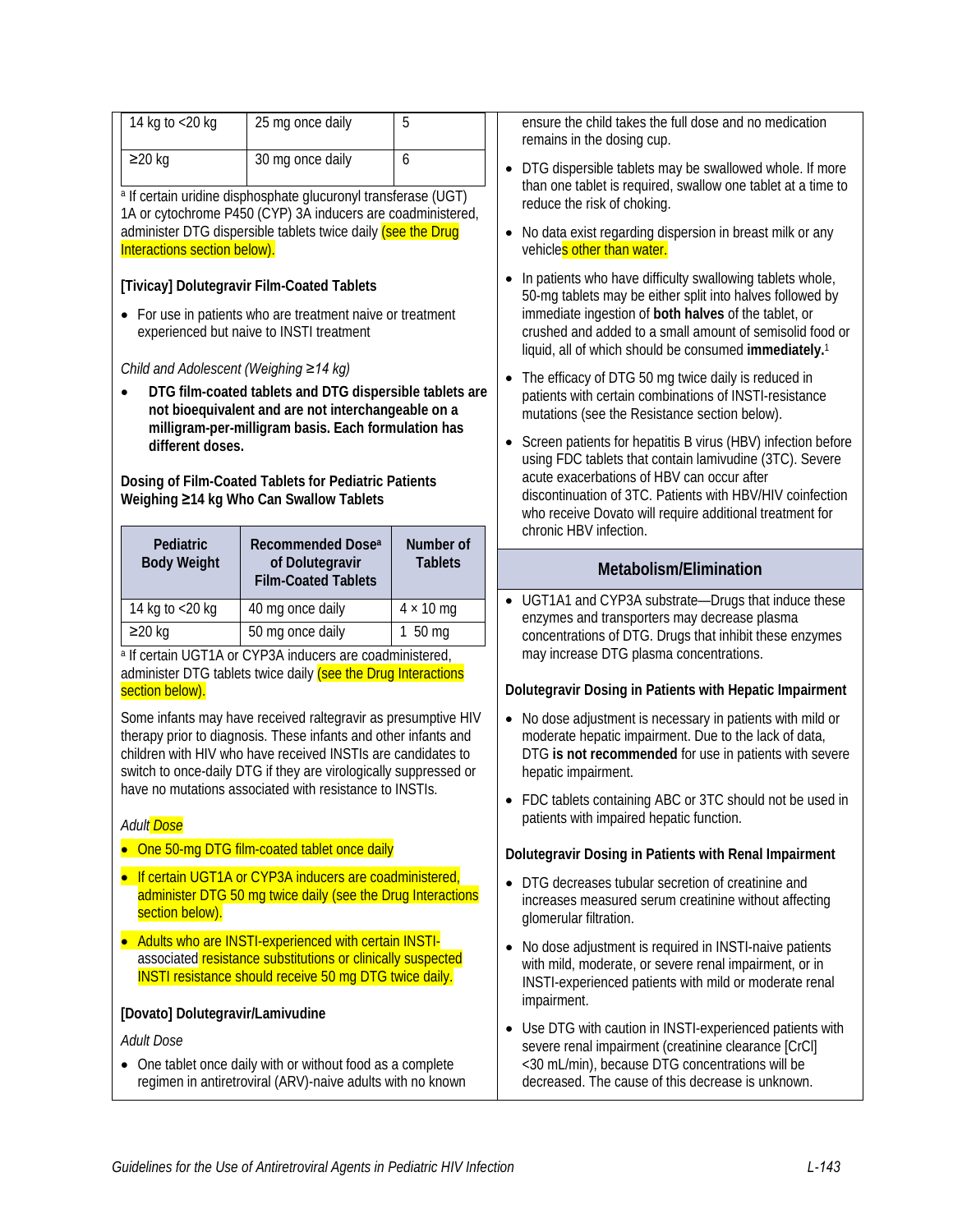| mutations associated with resistance to the individual<br>components of Dovato<br>Dovato is not approved by the FDA or recommended by the<br>Panel on Antiretroviral Therapy and Medical Management of<br>Children Living with HIV (the Panel) for use in children or<br>adolescents as a complete regimen. However, it could be<br>used as part of a three-drug regimen in patients who meet the<br>minimum body weight requirements for each component drug<br>(see the Simplification of Treatment section below). | FDC tablets containing 3TC or ABC should not be used in<br>$\bullet$<br>patients who have CrCl <50 mL/min or who are on<br>dialysis. |
|-----------------------------------------------------------------------------------------------------------------------------------------------------------------------------------------------------------------------------------------------------------------------------------------------------------------------------------------------------------------------------------------------------------------------------------------------------------------------------------------------------------------------|--------------------------------------------------------------------------------------------------------------------------------------|
| [Juluca] Dolutegravir/Rilpivirine                                                                                                                                                                                                                                                                                                                                                                                                                                                                                     |                                                                                                                                      |
| <b>Adult Dose</b>                                                                                                                                                                                                                                                                                                                                                                                                                                                                                                     |                                                                                                                                      |
| • One tablet once daily with a meal as a complete regimen to<br>replace the current ARV regimen in patients who have been<br>virologically suppressed (HIV RNA <50 copies/mL) on a<br>stable ARV regimen for at least 6 months, with no history of<br>treatment failure, and no known mutations associated with<br>resistance to the individual components of Juluca                                                                                                                                                  |                                                                                                                                      |
| Juluca is not approved by the FDA or recommended by the<br>$\bullet$<br>Panel for use in children or adolescents as a complete<br>regimen (see the Simplification of Treatment section below).                                                                                                                                                                                                                                                                                                                        |                                                                                                                                      |
| [Triumeq] Abacavir/Dolutegravir/Lamivudine                                                                                                                                                                                                                                                                                                                                                                                                                                                                            |                                                                                                                                      |
| Child and Adolescent (Weighing ≥25 kg) and Adult Dose                                                                                                                                                                                                                                                                                                                                                                                                                                                                 |                                                                                                                                      |
| One tablet once daily with or without food                                                                                                                                                                                                                                                                                                                                                                                                                                                                            |                                                                                                                                      |
| For use in patients who are ARV naive or ARV experienced<br>(but INSTI naive) and who are not being treated with UGT1A1<br>or CYP3A inducers                                                                                                                                                                                                                                                                                                                                                                          |                                                                                                                                      |
| See the Abacavir section for special instructions about testing<br>$\bullet$<br>for abacavir (ABC) hypersensitivity.                                                                                                                                                                                                                                                                                                                                                                                                  |                                                                                                                                      |
| The FDA-approved dose for pediatric patients weighing<br>$\bullet$<br>≥40 kg is one tablet once daily, but the Panel recommends<br>use of this FDC for patients weighing ≥25 kg.                                                                                                                                                                                                                                                                                                                                      |                                                                                                                                      |

# **Drug Interactions**

Additional information about drug interactions is available in the [Adult and Adolescent](https://clinicalinfo.hiv.gov/en/guidelines/adult-and-adolescent-arv/whats-new-guidelines)  [Antiretroviral Guidelines](https://clinicalinfo.hiv.gov/en/guidelines/adult-and-adolescent-arv/whats-new-guidelines) and the [HIV Drug Interaction Checker](http://www.hiv-druginteractions.org/) .

• *Metabolism:* Dolutegravir (DTG) is a uridine diphosphate glucuronyl transferase (UGT) 1A and cytochrome P450 (CYP) 3A substrate and may require dose adjustments when administered with UGT1A-modulating or CYP3A-modulating medications. DTG dosing should be adjusted to twice daily (i.e., twice the usual dose) for drugs such as efavirenz, rifampin, and some ritonavirboosted protease inhibitors (PIs). Because etravirine (ETR) significantly reduces plasma concentrations of DTG, DTG **should not be administered** with ETR without coadministration of atazanavir (ATV)/ritonavir, darunavir/ritonavir, or lopinavir/ritonavir, which counteract this effect on DTG concentrations. DTG **should not be administered** with nevirapine because of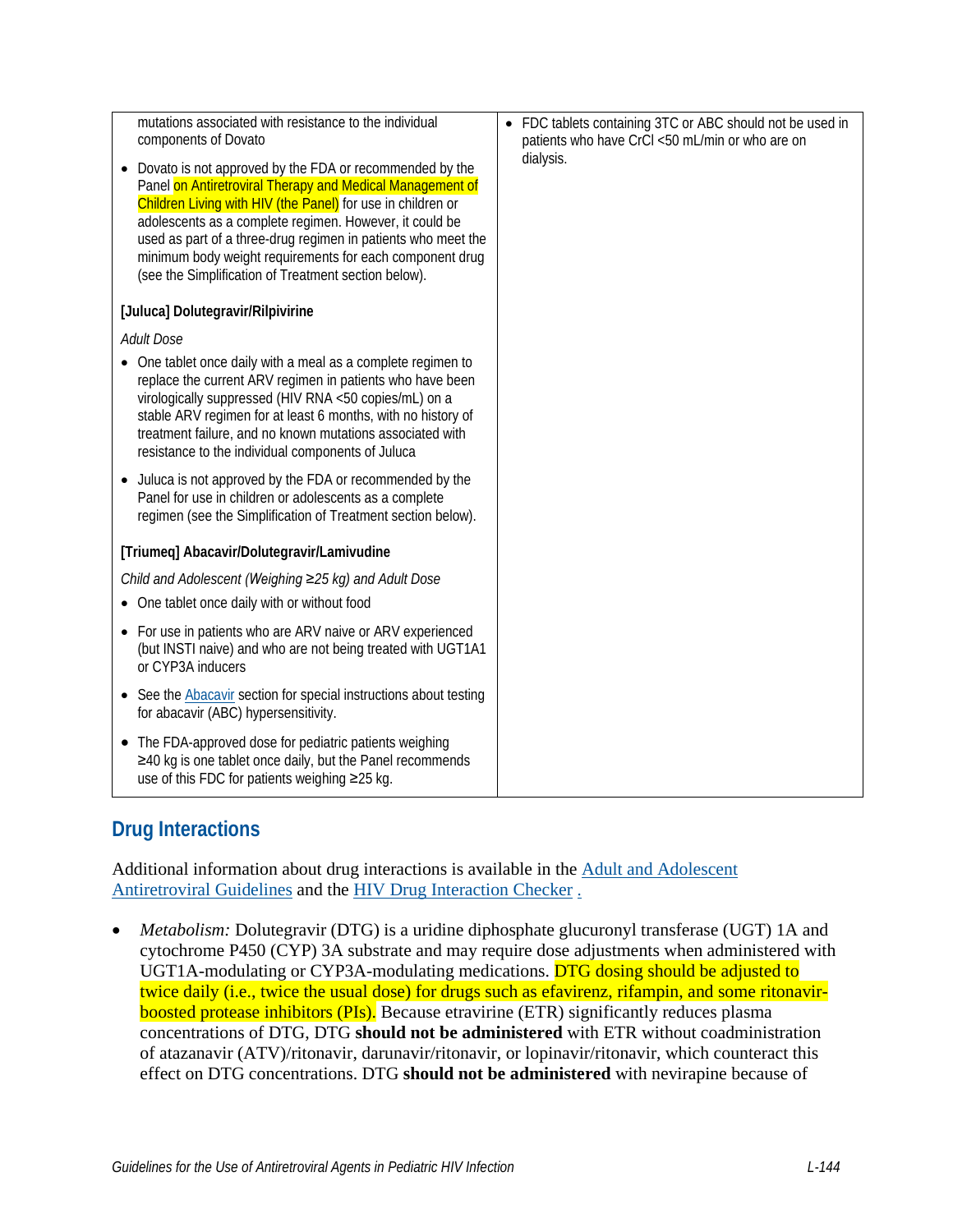insufficient data on interactions between these drugs. See the product label for a full listing of significant drug–drug interactions.

- ATV is an inhibitor of UGT1A1. In a recent pharmacologic survey of adult patients who were receiving DTG, patients who also received ATV had plasma concentrations of DTG that were twofold to fourfold higher than those of patients who received other antiretroviral (ARV) drugs.<sup>[2](#page-10-1)</sup>
- Before administering DTG, clinicians should carefully review a patient's medication profile for potential drug interactions.

### **Major Toxicities**

- *More common:* Insomnia and headache. Weight gain and increased body mass index (BMI) have been reported in adults who received DTG in clinical trials (se[e Table 15h. Lypodystrophies and](https://clinicalinfo.hiv.gov/en/table/table-15h-antiretroviral-therapy-associated-adverse-effects-and-management-recommendations)  [Weight Gain\)](https://clinicalinfo.hiv.gov/en/table/table-15h-antiretroviral-therapy-associated-adverse-effects-and-management-recommendations) and in some pediatric and adolescent cohorts.<sup>[3-6](#page-10-2)</sup>
- *Less common (more severe):* Hypersensitivity reactions characterized by rash, constitutional symptoms, and sometimes organ dysfunction; neuropsychiatric symptoms, especially in patients with a history of psychiatric illness. Multiple post-marketing reports note that neuropsychiatric adverse effects (AEs) have occurred after initiation of DTG-based therapy in adults.<sup>7[,8](#page-10-4)</sup>
- *Immune reconstitution inflammatory syndrome (IRIS):* In retrospective observational studies, severe cases of IRIS that required hospitalization appeared to be more frequent in patients who presented with advanced HIV disease and who initiated treatment with integrase strand transfer inhibitors (INSTIs), particularly DTG.<sup>[9,](#page-10-5)10</sup> This phenomenon is presumed to be linked to the rapid decline in HIV RNA observed in patients receiving INSTI-based therapy.
- *Rare:* Hepatotoxicity has been reported; two cases of liver injury were presumed to be related to the use of DTG. One of these cases required liver transplantation.<sup>[11,](#page-11-0)[12](#page-11-1)</sup>
- *Rare:* A single case of drug reaction (or rash) with eosinophilia and systemic symptoms (DRESS) has been reported.<sup>[13](#page-11-2)</sup>
- *Rare:* Early data from a prospective surveillance study of birth outcomes among pregnant women on antiretroviral therapy (ART) in Botswana showed a very small significant increase in the prevalence of neural tube defects (NTDs) among infants born to women who were receiving DTG at the time of conception that has declined over time.<sup>[14](#page-11-3),15</sup> In the most recent analysis of data through March 2021, the prevalence of NTDs among infants born to women on DTG at conception did not differ significantly from those born to women receiving non-DTG regimens.<sup>16</sup> Although the U.S. Food and Drug Administration (FDA) cautions that DTG should not be used during the first trimester of pregnancy because of potential teratogenicity, after a review of updated evidence regarding teratogenicity risks, the Perinatal Guidelines do not restrict use of DTG in female adolescents and adults who are pregnant or who may become pregnant. (See [Appendix C. Antiretroviral Counseling Guide for Health Care Providers,](https://clinicalinfo.hiv.gov/en/guidelines/pediatric-arv/dolutegravir) [Teratogenicity,](https://clinicalinfo.hiv.gov/en/guidelines/perinatal/teratogenicity) and [Recommendations for Use of Antiretroviral Drugs During Pregnancy and interventions to](https://clinicalinfo.hiv.gov/en/guidelines/perinatal/overview-2?view=full%0D%0A)  [Reduce Perinatal HIV Transmission in the United States](https://clinicalinfo.hiv.gov/en/guidelines/perinatal/overview-2?view=full%0D%0A) in the [Perinatal Guidelines\)](https://clinicalinfo.hiv.gov/en/guidelines/perinatal/whats-new-guidelines?view=full).

### **Resistance**

The International Antiviral Society–USA maintains a [list of updated resistance mutations,](https://www.iasusa.org/resources/hiv-drug-resistance-mutations/) and the [Stanford University HIV Drug Resistance Database](http://hivdb.stanford.edu/DR/) offers a discussion of each mutation.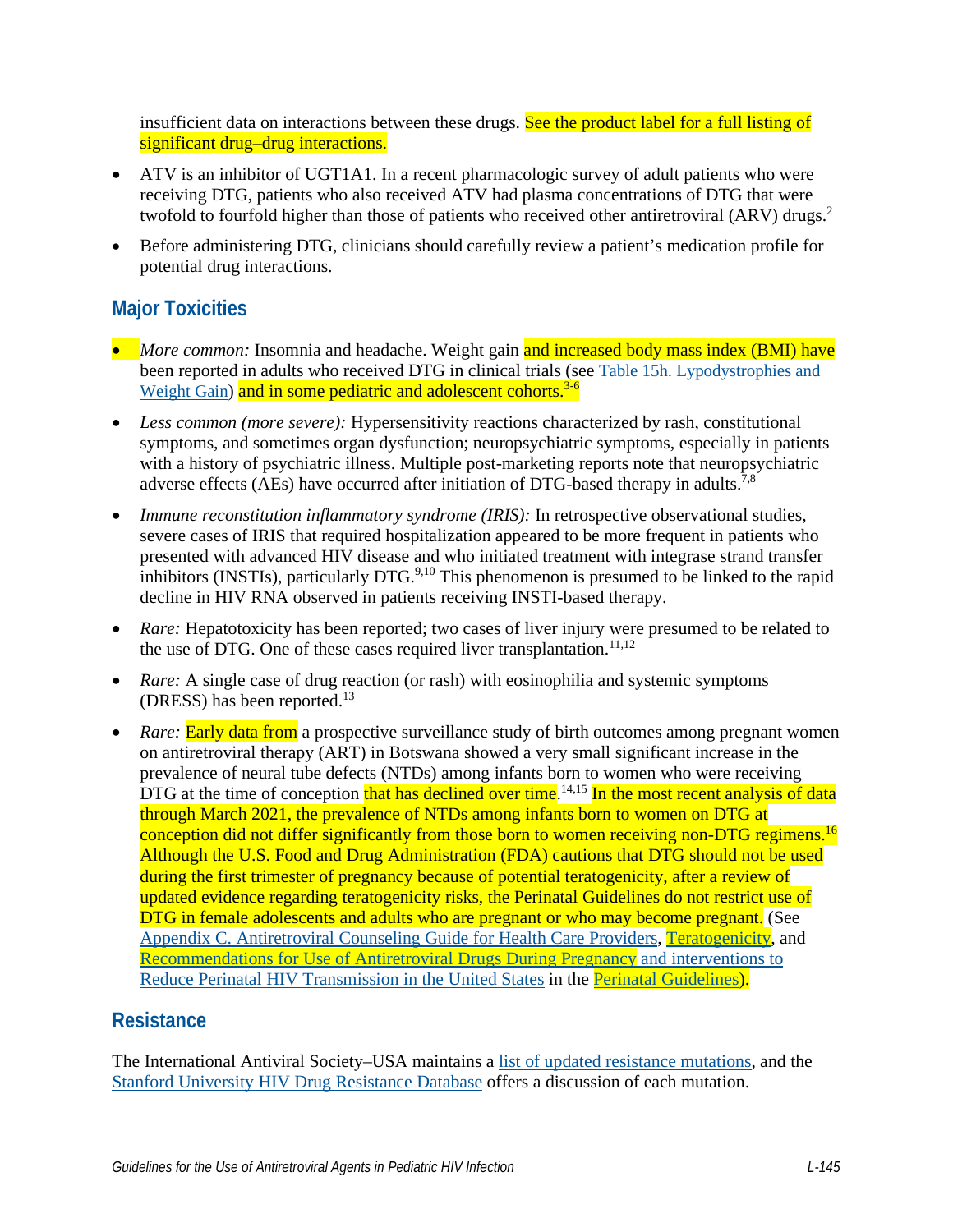The efficacy of DTG 50 mg twice daily is reduced in patients with the INSTI-resistance Q148 substitution plus two or more additional INSTI-resistance mutations.

## **Pediatric Use**

# *Approval*

DTG is approved by the FDA for use, in combination with other ARV drugs, in pediatric patients at least 4 weeks of age AND weighing at least 3 kg who are treatment naive or treatment experienced but INSTI naive (see [Appendix A, Table 2\)](https://clinicalinfo.hiv.gov/en/guidelines/pediatric-arv/appendix-table-2-antiretroviral-fixed-dose-combination-tablets-minimum). Pediatric patients weighing ≥20 kg may take the DTG 50-mg film-coated tablets if they are able to swallow tablets. The combination tablet abacavir/dolutegravir/lamivudine (ABC/DTG/3TC; Triumeq) is approved by the FDA for use in children and adolescents weighing ≥40 kg, although the Panel on Antiretroviral Therapy and Medical Management of Children Living with HIV (the Panel) recommends using it in children and adolescents weighing  $\geq$ 25 kg (see [Appendix A, Table 2\)](https://clinicalinfo.hiv.gov/en/guidelines/pediatric-arv/appendix-table-2-antiretroviral-fixed-dose-combination-tablets-minimum). The combination tablets dolutegravir/rilpivirine (DTG/RPV; Juluca) and dolutegravir/lamivudine (DTG/3TC; Dovato) are not approved by the FDA for use in children or adolescents at the time of this review, and the Panel **does not recommend** using these drugs.

## *Formulation Differences: Film-Coated Tablet Compared to Dispersible Tablet*

DTG is currently available as either film-coated tablets or dispersible tablets (tablets for oral suspension). The dispersible tablet has 60% to 80% greater bioavailability in adults than the filmcoated tablet,<sup>17</sup> so recommended doses using the dispersible tablet cannot be directly compared to those using the film-coated tablets. The drug exposure provided by the 50-mg film-coated tablet is approximately equal to that of DTG 30 mg administered as dispersible tablets.

# **Efficacy and Pharmacokinetics**

### *Clinical Trials in Pediatric Patients 4 Weeks to <18 years*

[IMPAACT P1093](https://www.impaactnetwork.org/studies/p1093) is an ongoing, multinational, open-label trial of DTG in children with HIV. Results of pharmacokinetic (PK), safety, and efficacy assessments have been reported sequentially for different age and weight cohorts as data became available; similarly, dosing recommendations have been revised sequentially.<sup>18-20</sup> Dosing recommendations that previously included the 25-mg film-coated tablets have been replaced with other formulations.

Data from IMPAACT P1093 Cohort 1 (aged 12 years to <18 years) and Cohort 2 (6 years to <12 years) provide support for use of DTG film-coated tablets in pediatric patients weighing ≥14 kg; Cohort 3 (2 to  $\leq$  6 years), Cohort 4 (6 months to  $\leq$  2 years), and Cohort 5 (4 weeks to  $\leq$  6 months) provide evidence supporting the use of DTG 5-mg dispersible tablets. Seventy-five study participants ranging in age from 1 month to 214 months received the currently approved dose (determined by weight and age) of DTG film-coated tablets or dispersible tablets. Eighty percent of participants were treatment-experienced, but all were INSTI naive. Among these 75 patients who received either DTG film-coated tablets or DTG dispersible tablets, according to the approved dosing recommendations for their weight band, 42 received DTG for at least 48 weeks. At Week 48, 69% of participants achieved HIV RNA <50 copies/mL, and 79% achieved HIV RNA <400 copies/mL. The median CD4 T lymphocyte count (percent) increase from baseline to Week 48 was 141 cells/mm<sup>3</sup> (7%). Overall, the safety profile in P1093 participants was comparable to that observed in adults, and both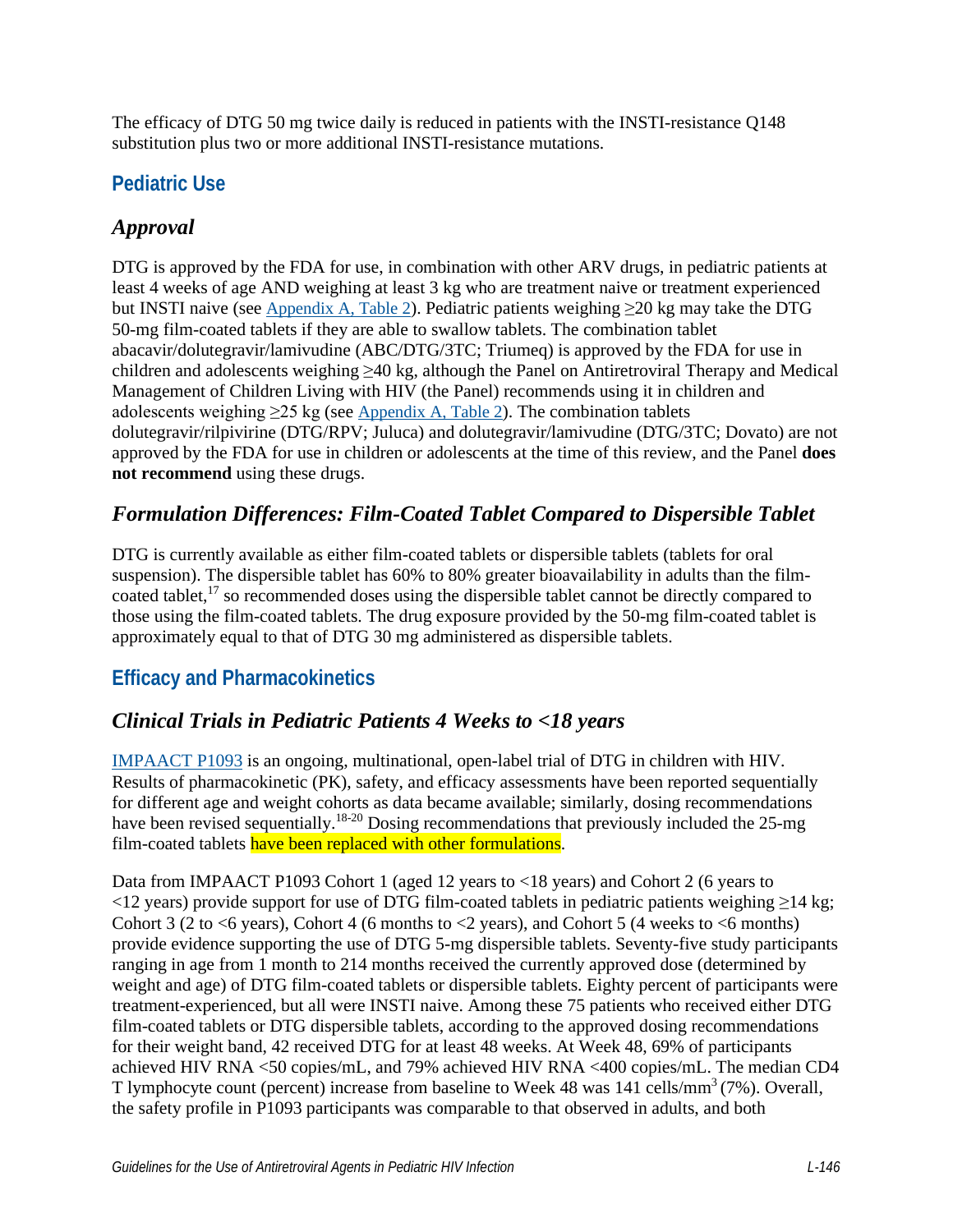formulations were well tolerated by pediatric patients. The effectiveness observed in the trial was comparable to that of treatment-experienced adult subjects.<sup>[21](#page-12-0)</sup>

Sixteen adolescents in Cohort 1 have remained on P1093 through 144 weeks, with 43% and 35% of participants achieving and maintaining HIV RNA levels <400 copies/mL and <50 copies/mL, respectively. Genotypic testing was available at the time of treatment failure for 6 of the 13 participants experiencing treatment failure; one of these adolescents developed DTG resistance.<sup>22</sup>

The Once-daily DTG based ART in Young people vS Standard thErapY (ODYSSEY) trial, conducted by the Pediatric European Network for the Treatment of AIDS (PENTA), enrolled both treatment-naive and treatment-experienced pediatric patients from the European Union, Thailand, and several African countries; this trial initially evaluated doses approved by the European Medicines Agency at the time the trial started. A total of  $\frac{707}{201}$  children aged <18 years were enrolled;  $311$  children started DTG as first-line therapy, and  $396$  started DTG as second-line therapy.<sup>23</sup> Nested PK substudies within ODYSSEY also evaluated simplified pediatric dosing that aligned with the World Health Organization's recommended weight bands. PK data are available from a cohort of children weighing >25 kg who switched to the DTG 50-mg film-coated tablet. Data from another ODYSSEY cohort reported on children weighing 20 kg to <25 kg who received either the DTG 50 mg film-coated tablet or DTG 30 mg administered as six 5-mg dispersible tablets. Both of these doses achieved area-under-the-curve (AUC) and maximum plasma concentration  $(C_{\text{max}})$  values that were higher than adult PK reference values but still acceptable. Both doses achieved trough plasma concentrations (C<sub>trough</sub>) values that were **slightly lower than** adult reference values and exhibited greater variability but were determined to be acceptable.<sup>24,25</sup> Long-term safety and effectiveness assessments in the ODYSSEY trial are ongoing.

Combined PK data from P1093 and ODYSSEY across all age/weight cohorts form the basis for the current FDA dose recommendations and are summarized in Table A below. These data support the administration of either 30 mg as dispersible tablets or 50 mg as a film-coated tablet in patients weighing ≥20 kg. In addition, modeling and simulations that included UGT1A1 maturation in infants were used to support the dose of DTG in infants at least 4 weeks of age and weighing at least 3 kg. Dosing in neonates is under investigation.

|                                      |                                           |              | <b>Pharmacokinetic Parameter</b><br>Geometric Mean (%CV) |                                 |                             |
|--------------------------------------|-------------------------------------------|--------------|----------------------------------------------------------|---------------------------------|-----------------------------|
| Weight Band <sup>a</sup>             | Dose <sup>b</sup> of DTG FCT or<br>DTG DT | $\mathsf{n}$ | $C_{\text{max}}$<br>(mcg/mL)                             | $AUC0-24h$<br>$(mcg\cdot h/mL)$ | C <sub>24h</sub><br>(ng/mL) |
| $3 \text{ kg}$ to $\lt 6 \text{ kg}$ | DTG DT<br>5 mg once daily                 | 8            | 3.80(34)                                                 | 49.37 (49)                      | 962 (98)                    |
| 6 kg to $<$ 10 kg                    | DTG DT<br>15 mg once daily                | 17           | 5.27(50)                                                 | 57.17 (76)                      | 706 (177)                   |
| 10 kg to $<$ 14 kg                   | DTG DT<br>20 mg once daily                | 13           | 5.99(33)                                                 | 68.75 (48)                      | 977 (100)                   |

#### **Table A: Summary of Pharmacokinetic Parameters in Pediatric HIV-1-Infected Participants (Pooled Analyses for IMPAACT P1093 and ODYSSEY Trials)**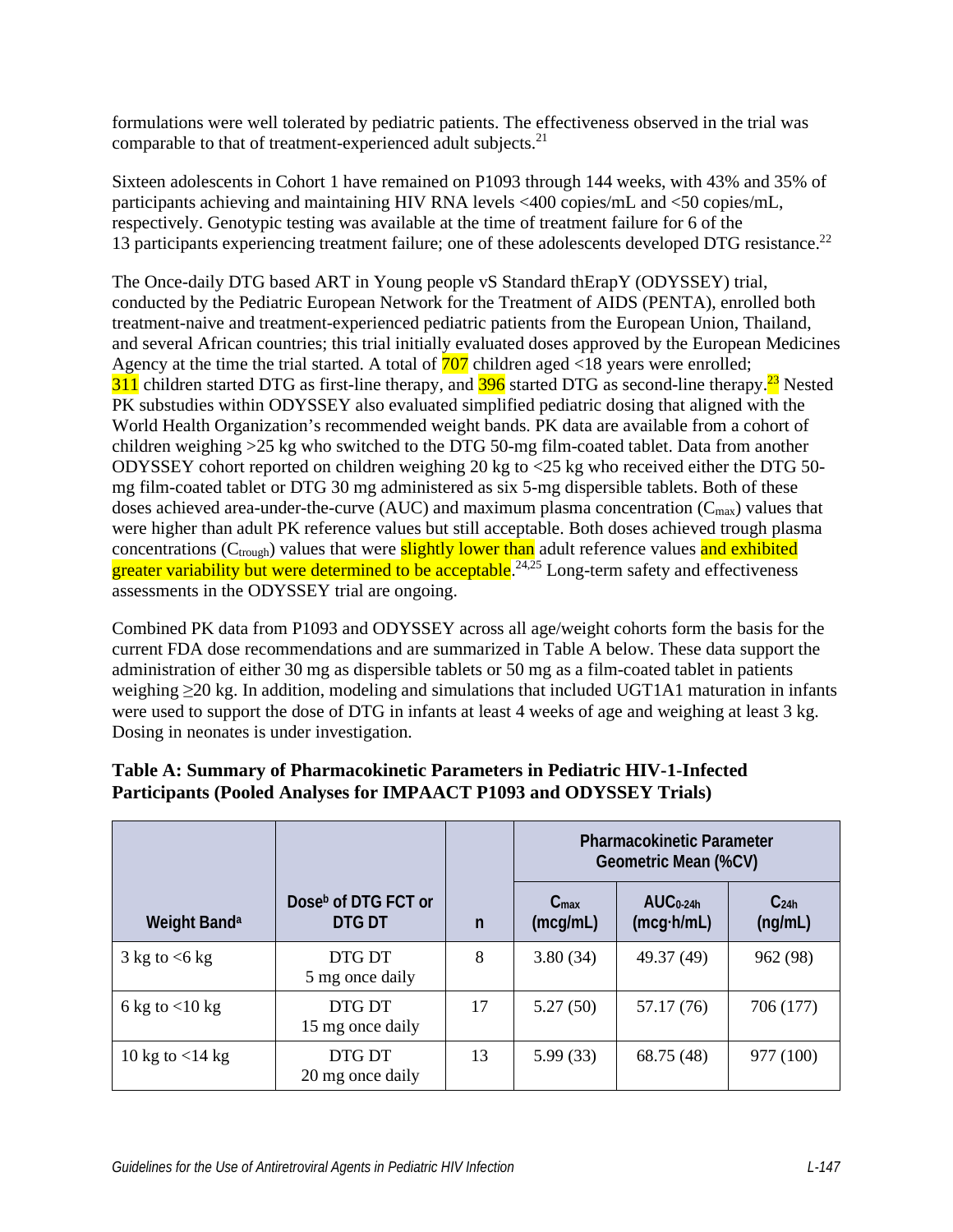| 14 kg to $<$ 20 kg | DTG DT<br>25 mg once daily  | 19           | 5.97(42) | 58.97 (44) | 725 (75)  |
|--------------------|-----------------------------|--------------|----------|------------|-----------|
| 20 kg to $<$ 25 kg | DTG DT<br>30 mg once daily  | 9            | 7.16(26) | 71.53(26)  | 759 (73)  |
| $\geq$ 20 kg       | DTG FCT<br>50 mg once daily | 49           | 4.92(40) | 54.98 (43) | 778 (62)  |
| Adults             | DTG FCT<br>50 mg once daily | $\mathbf{c}$ | 3.67(20) | 53.6(27)   | 1,110(46) |
| Adults             | DTG FCT<br>50 mg once daily | $\mathbf{c}$ | 4.15(29) | 75.1(35)   | 2,120(47) |

a Data are from two weight-band-based pharmacokinetic substudies in the ODYSSEY trial.

bThe bioavailability of DTG tablets for oral suspension is approximately 1.6-fold that of DTG film-coated tablets.

c Adult pharmacokinetic data are based on population pharmacokinetic analyses from clinical trials[.21](#page-12-0)

**Key:** AUC<sub>0-24</sub> = 24-hour area under the curve;  $C_{\text{max}}$  = maximum plasma concentration;  $C_{\text{trough}}$  = trough plasma concentration; CV = coefficient of variation, DTG DT = dolutegravir dispersible tablets; DTG FCT = dolutegravir film-coated tablets

Efficacy and safety of DTG-based regimens have been evaluated in multiple observational pediatric cohorts. Additional long-term efficacy and safety data for this age/weight group come from a retrospective, multicenter French cohort study that evaluated 50 adolescents who switched to DTGbased ART. Of 17 adolescents who were virologically suppressed at the time of DTG-based treatment, 14 (82%) maintained suppression, and 3 had transient viral rebound prior to re-achieving a plasma viral load <50 copies/mL. Of the 33 viremic adolescents who initiated DTG, 19 (58%) achieved sustained virologic success. Overall, 66% of patients achieved sustained virologic suppression, and 78% had undetectable plasma viral loads by the last study visit. Adolescents with virologic failure were more likely to be from sub-Saharan Africa and were more likely to have had detectable viremia in the 6 months prior to DTG initiation. No resistance mutations emerged in patients with virologic failure, and only one patient discontinued DTG-based treatment because of a significant AE (dizziness and sleep disturbance). $^{26}$ 

Another cohort of adolescents in Barcelona, Spain, received the fixed-dose combination (FDC) product ABC 600 mg/DTG 50 mg/3TC 300 mg (Triumeq). Of the 12 patients described, one received Triumeq for initial ART, six received Triumeq for treatment simplification, and five received Triumeq because of previous treatment failure. Nine of the 12 patients achieved or maintained viral suppression after switching to Triumeq; three patients failed to achieve suppression because of suboptimal adherence. Of note, patients complained about the size of the tablet, and six patients reported having to crush or split the tablet to swallow it (see [Appendix A, Table 2\)](https://clinicalinfo.hiv.gov/en/guidelines/pediatric-arv/appendix-table-2-antiretroviral-fixed-dose-combination-tablets-minimum).<sup>27</sup>

The Baylor Tanzania Centres of Excellence program began rolling out DTG to children and adolescents in 2019 and recently reported on their experience.<sup>[28](#page-12-7)</sup> Of the 1,703 children and adolescents initiating DTG between March 2019 and November 2020, 57% received tenofovir disoproxil fumarate (TDF)/3TC/DTG, 39% received ABC/DTG/3TC, and 4% received zidovudine/3TC/DTG. They reported no severe toxicity and no discontinuations of DTG. By the end of the study period, 92.4% of patients on DTG had documented viral suppression, including 85.6% (149 of 174 patients) of those not previously suppressed on their original regimen.

A dispersible tablet formulation of Triumeq (ABC 60 mg /DTG 5 mg/3TC 30 mg) is currently being studied in [IMPAACT P2019](https://www.impaactnetwork.org/studies/impaact2019) to confirm dosing of the three-drug FDC in pediatric patients younger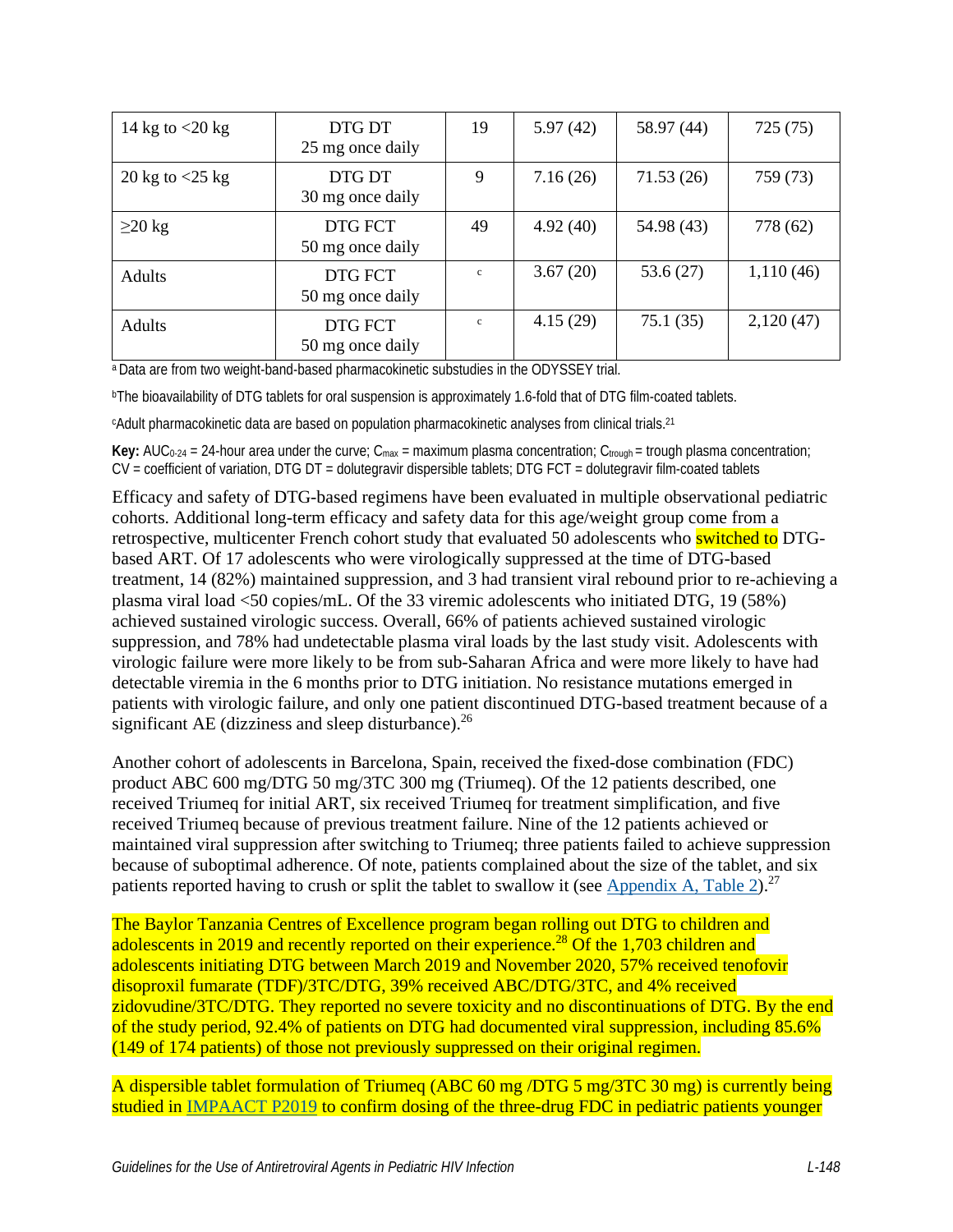than 12 years (NCT03760458). In P2019, children are dosed in five weight bands: >25 kg (one filmcoated Truimeq tablet), 20 kg to  $\langle 25 \text{ kg}$  (six dispersible tablets), 14 kg to  $\langle 20 \text{ kg}$  (five dispersible tablets), 10 kg to  $\langle 14 \text{ kg}$  (four dispersible tablets), and 6 kg to  $\langle 10 \text{ kg}$  (three dispersible tablets). Results of the initial PK and safety assessments for 21 participants in weight bands  $\geq$ 14 kg demonstrated acceptable PK parameters and tolerability for the three cohorts. No Grade 3 or 4 adverse events were reported, and no participant discontinued the study drug because of adverse events. The study is continuing to enroll the lower weight cohorts and will collect safety and efficacy data through  $48$  weeks.<sup>29</sup>

#### *Pediatric Postmarketing Safety Studies*

As long-term data are analyzed from the [ODYSSEY trial,](https://odysseytrial.org/) additional comparative safety information has been reported. The investigators reported a small number of neuropsychiatric AEs in the 707 children and adolescents randomized to DTG, not significantly different from those reported in study participants receiving standard care. However, participants receiving DTG were more likely to have suicidal ideation than those receiving standard care. Suicidal thoughts were reported by 13 participants receiving DTG, but none were reported among those receiving standard care; however, these symptoms were described as transient and did not lead to changes in ART.<sup>30</sup> In a subset of ODYSSEY participants aged 6 to  $\lt 18$  years, vitamin B12 and folate levels were measured to investigate a potential mechanism of reported neural tube defects among pregnant women receiving DTG. No differences were identified in vitamin B12 levels across study arms, although plasma and RBC folate levels were lower among participants receiving standard care.<sup>[31](#page-13-1)</sup>

Reports of weight gain among adults enrolled in clinical trials prompted similar studies to investigate metabolic effects of DTG in adolescents. A group of investigators in Eswatini analyzed BMI measurements retrospectively from a cohort of 460 virally suppressed adolescents switching to a DTG-based regimen (either ABC/DTG/3TC or TDF/3TC/DTG). In this cohort, both weight-for-age z-score and BMI-for-age z-score decreased slightly before transition to DTG but increased during the year after DTG was initiated. The rate of BMI increase per year was calculated to be about twofold greater than the normal rate in the full cohort, and about 2.8-fold greater among female adolescents.<sup>[4](#page-10-7)</sup> Another group measured multiple body fat parameters and cholesterol/lipid profiles in Italian adolescents switched from a PI- or non-nucleoside reverse transcriptase inhibitor-based regimen to a DTG-based regimen (ABC/DTG/3TC). Although BMI, body fat percentage, and limb fat percentage remained the same, trunk fat and trunk fat/total body fat ratio increased significantly. Total cholesterol and low density lipoproteins decreased, while serum triglycerides decreased early in the study and then increased by the end of the study.<sup>3</sup> A small, single-center cohort in Australia identified similar increases in BMI among adolescents switched to either DTG- or TAF-containing regimens.<sup>[5](#page-10-8)</sup> Another retrospective analysis of a cohort of children and adolescents in the District of Columbia who were initiated on INSTIs also identified a pattern of increasing BMI-for-age z-scores, with a mean rate of change of  $+0.19$  z-score units per year.<sup>6</sup> The ODYSSEY investigators also assessed weight, height, and BMI over the course of their prospective, randomized study. At Week 96, they found that weight, height, and BMI-for-age z-score increased in children receiving DTG compared with those receiving standard care, with the adjusted difference in means of 1 kg, 0.8 cm, and 0.14 z-score units, respectively. The investigators noted that the differences between treatment groups were relatively small, emerged early, and stabilized within the 2-year study period.<sup>32</sup>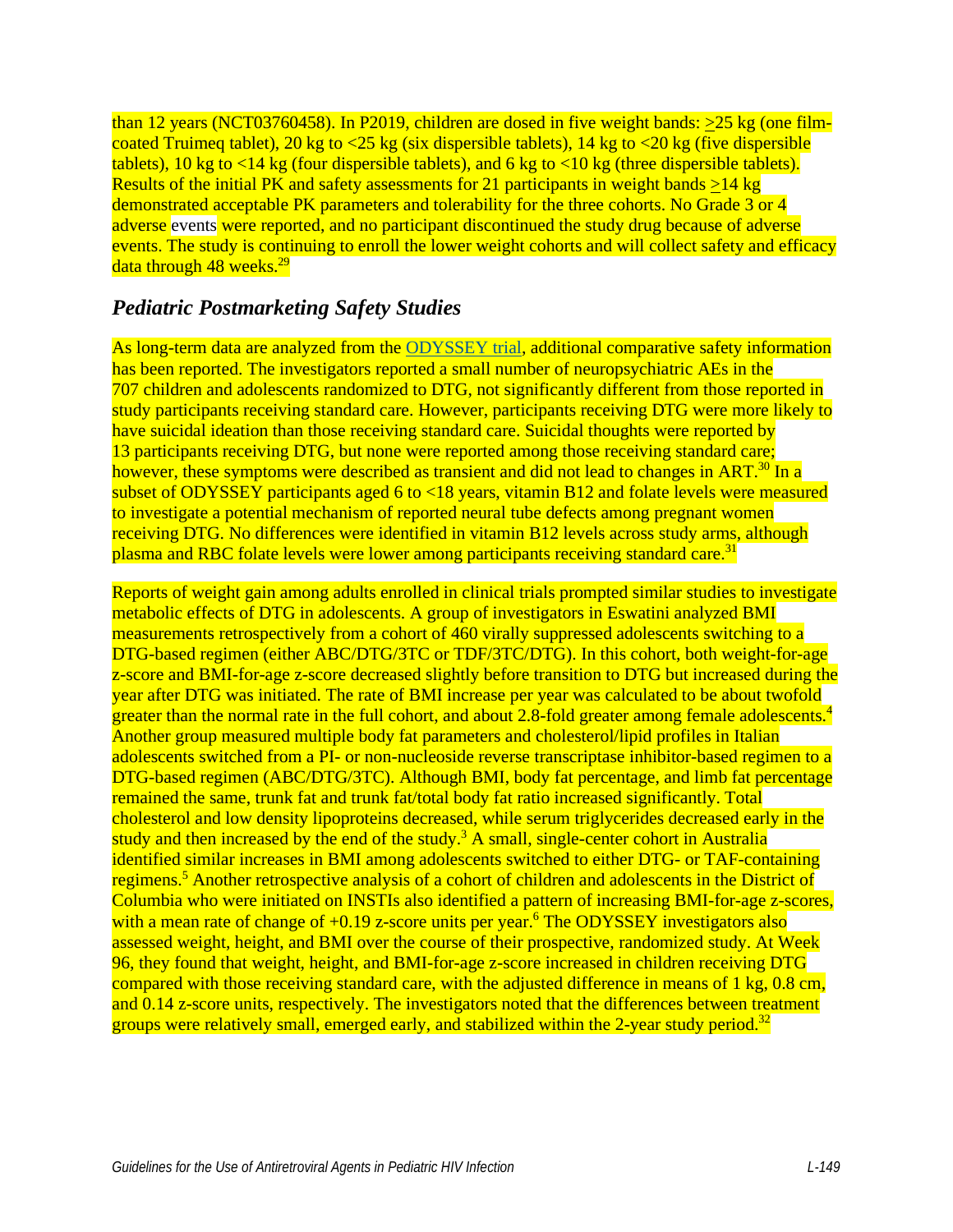# **Simplification of Treatment**

Two trials in adults (Regimen Switch to Dolutegravir + Rilpivirine from Current Antiretroviral Regimen in Human Immunodeficiency Virus Type 1 Infected and Virologically Suppressed Adults, SWORD-1 and SWORD-2) supported the approval of a DTG 50-mg/RPV 25-mg FDC tablet as a complete regimen for treatment simplification or maintenance therapy in selected patients. The two identical SWORD trials enrolled 1,024 virologically suppressed patients who had been on stable ART for at least 6 months and who had no history of treatment failure or evidence of resistance mutations. The participants were randomized either to receive DTG/RPV or to continue their suppressive ARV regimen. After 48 weeks of treatment, 95% of patients in both arms maintained HIV RNA levels  $\leq 50$  copies/mL.<sup>33</sup> After 52 weeks, the participants who had been randomized to continue their suppressive ARV regimen were switched to DTG/RPV. At 148 weeks, 84% of the early-switch patients and 90% of the late-switch patients remained virologically suppressed, and only 11 patients receiving dual therapy met virologic failure criteria. No INSTI resistance was identified.<sup>34</sup> During the comparative randomized phase of the study, more AEs were reported and led to discontinuation in the DTG/RPV arm. In a subgroup of the SWORD study, small but statistically significant increases in hip and spine bone mineral density and bone turnover markers were observed in patients whose original ARV regimen contained TDF.<sup>[35](#page-13-5)</sup> The approval of DTG 50 mg/3TC 300 mg as a complete regimen was supported by data from two randomized, double-blind, controlled trials (Efficacy, Safety, and Tolerability Study Comparing Dolutegravir Plus Lamivudine With Dolutegravir Plus Tenofovir/Emtricitabine in Treatment naïve HIV Infected Subjects, GEMINI-1 and GEMINI-2) in ARV-naive adults with HIV. GEMINI-1 and GEMINI-2 are identical 148-week trials that enrolled a total of 1,433 adults with HIV who had plasma HIV RNA levels between 1,000 copies/mL and ≤500,000 copies/mL at screening and no evidence of major resistance mutations or hepatitis B virus infection. Participants were randomized to receive either DTG plus 3TC or DTG plus 3TC/TDF. During 96 weeks of treatment, 86% of patients who received DTG plus 3TC and 89.5% of patients who received DTG plus 3TC/TDF achieved HIV RNA levels <50 copies/mL. Patients who received DTG plus 3TC had a lower rate of adverse drug reactions (19.6%) than those who received DTG plus 3TC/TDF (25%).<sup>36</sup>

Although neither Juluca nor Dovato is approved by the FDA for use in adolescents, the doses of the component drugs that make up these FDC tablets are approved for use in adolescents. The Panel usually endorses the use of adult formulations in adolescents, and these products may be appropriate for use in certain adolescents. However, because the strategy of treatment simplification has not been evaluated in adolescents who may have difficulty adhering to therapy, the Panel **does not currently recommend** using two-drug simplification regimens in adolescents and children until more data are available.

# **Crushing Film-Coated Tablets for Administration**

Dispersible tablets are now considered the preferred formulation for pediatric patients weighing <20 kg, and film-coated tablets should not be used in children weighing <14 kg. In patients who have difficulty swallowing whole tablets and in children weighing >14 kg, when the preferred dispersible tablets are not available, the 10-mg and 50-mg tablets either may be split into halves followed by immediate ingestion of **both halves** of the tablet, or crushed and added to a small amount of semisolid food or liquid, all of which should be consumed **immediately.**[1](#page-10-0) Crushing and mixing filmcoated tablets would not be expected to adversely impact the product's pharmaceutical quality and, therefore, would not be expected to alter the intended clinical effect. This conclusion is based on the physicochemical and PK characteristics of the active ingredient and the *in vitro* dissolution behavior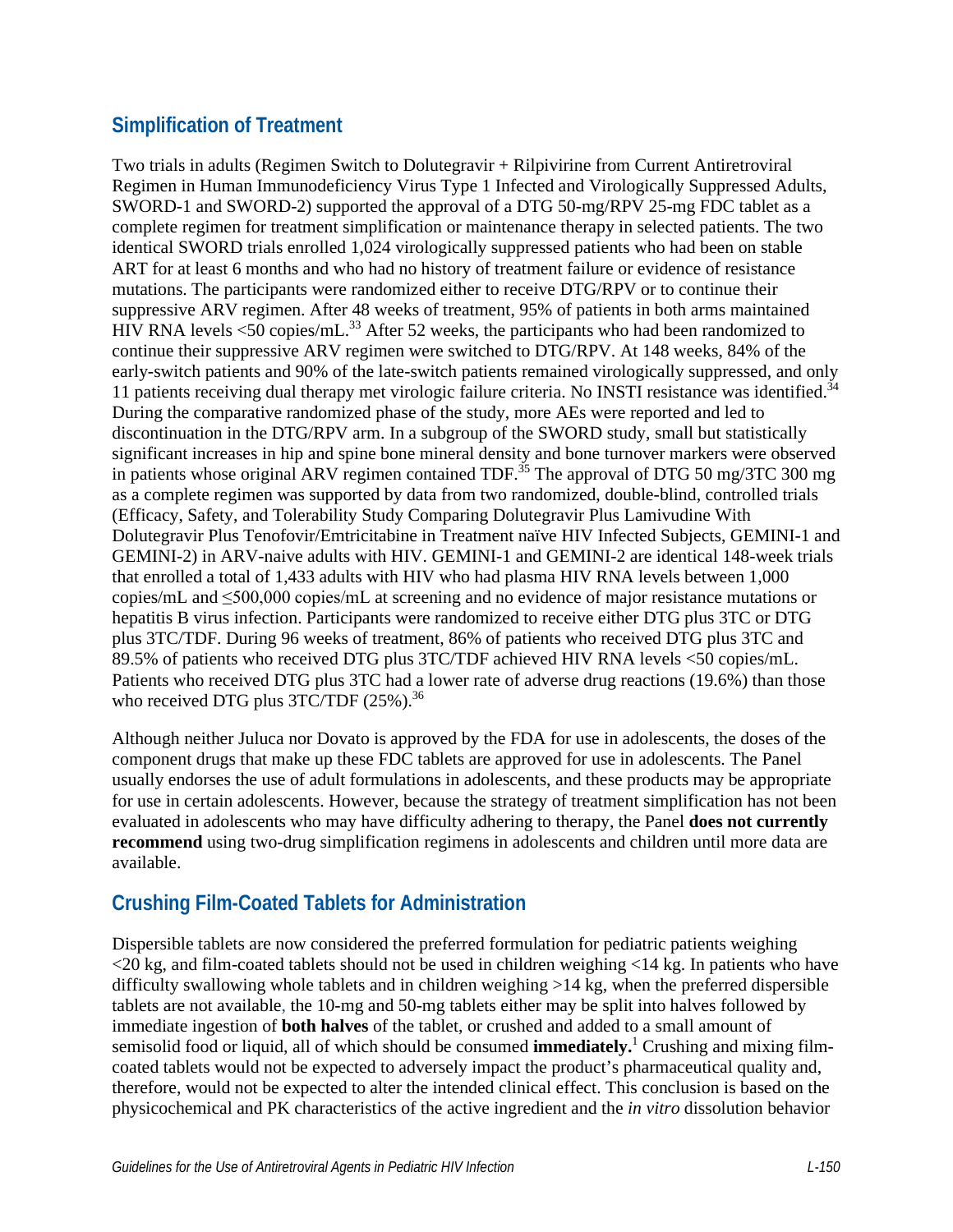of the film-coated tablets in water. In healthy adults, the use of crushed tablets resulted in slightly higher exposures than the use of whole tablets.<sup>37</sup> No information exists on the impact of splitting or crushing film-coated tablets on palatability. Some case reports describe DTG-containing film-coated tablets' being crushed and successfully administered via orogastric tube<sup>38</sup> or nasogastric tube,<sup>[39](#page-13-9)</sup> and it is expected that the dispersible tablets also may be administered similarly. If DTG is administered via enteral tube, care should be taken to disperse the tablets completely and flush the tube to avoid clogging.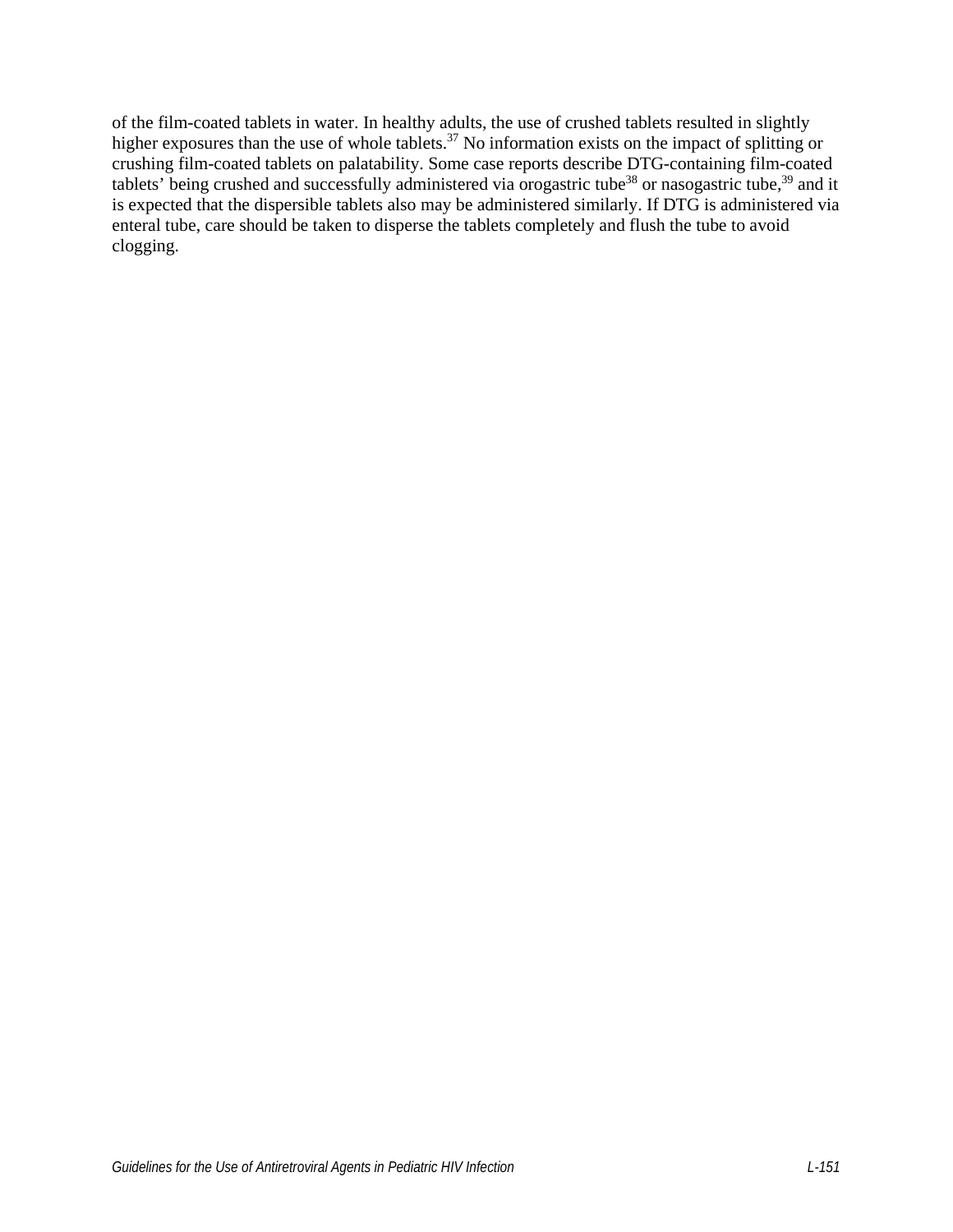#### **References**

- <span id="page-10-0"></span>1. Duggan JM, Akpanudo B, Shukla V, Gutterson G, Eitniear L, Sahloff EG. Alternative antiretroviral therapy formulations for patients unable to swallow solid oral dosage forms. *Am J Health Syst Pharm*. 2015;72(18):1555-1565. Available at: [https://www.ncbi.nlm.nih.gov/pubmed/26346211.](https://www.ncbi.nlm.nih.gov/pubmed/26346211)
- <span id="page-10-1"></span>2. Cattaneo D, Minisci D, Cozzi V, et al. Dolutegravir plasma concentrations according to companion antiretroviral drug: unwanted drug interaction or desirable boosting effect? *Antivir Ther*. 2017;22(4):353-356. Available at: [https://www.ncbi.nlm.nih.gov/pubmed/28008867.](https://www.ncbi.nlm.nih.gov/pubmed/28008867)
- <span id="page-10-2"></span>3. Giacomet V, Lazzarin S, Manzo A, et al. Body Fat Distribution and Metabolic Changes in a Cohort of Adolescents Living With HIV Switched to an Antiretroviral Regimen Containing Dolutegravir. *Pediatr Infect Dis J*. 2021;40(5):457-459. Available at: [https://www.ncbi.nlm.nih.gov/pubmed/33847293.](https://www.ncbi.nlm.nih.gov/pubmed/33847293)
- <span id="page-10-7"></span>4. Thivalapill N, Simelane T, Mthethwa N, et al. Transition to Dolutegravir Is Associated With an Increase in the Rate of Body Mass Index Change in a Cohort of Virally Suppressed Adolescents. *Clin Infect Dis*. 2021;73(3):e580-e586. Available at: [https://www.ncbi.nlm.nih.gov/pubmed/33119739.](https://www.ncbi.nlm.nih.gov/pubmed/33119739)
- <span id="page-10-8"></span>5. Yeoh DK, Campbell AJ, Bowen AC. Increase in Body Mass Index in Children With HIV, Switched to Tenofovir Alafenamide Fumarate or Dolutegravir Containing Antiretroviral Regimens. *Pediatr Infect Dis J*. 2021;40(5):e215-e216. Available at: [https://www.ncbi.nlm.nih.gov/pubmed/33847305.](https://www.ncbi.nlm.nih.gov/pubmed/33847305)
- <span id="page-10-9"></span>6. Koay WLA, Dirajlal-Fargo S, Levy ME, et al. Integrase Strand Transfer Inhibitors and Weight Gain in Children and Youth With Perinatal Human Immunodeficiency Virus in the DC Cohort. *Open Forum Infect Dis*. 2021;8(7):ofab308. Available at: [https://www.ncbi.nlm.nih.gov/pubmed/34295943.](https://www.ncbi.nlm.nih.gov/pubmed/34295943)
- <span id="page-10-3"></span>7. Elzi L, Erb S, Furrer H, et al. Adverse events of raltegravir and dolutegravir. *AIDS*. 2017;31(13):1853-1858. Available at: [https://www.ncbi.nlm.nih.gov/pubmed/28692533.](https://www.ncbi.nlm.nih.gov/pubmed/28692533)
- <span id="page-10-4"></span>8. Fettiplace A, Stainsby C, Winston A, et al. Psychiatric symptoms in patients receiving dolutegravir. *J Acquir Immune Defic Syndr*. 2017;74(4):423-431. Available at: [https://www.ncbi.nlm.nih.gov/pubmed/27984559.](https://www.ncbi.nlm.nih.gov/pubmed/27984559)
- <span id="page-10-5"></span>9. Dutertre M, Cuzin L, Demonchy E, et al. Initiation of antiretroviral therapy containing integrase inhibitors increases the risk of IRIS requiring hospitalization. *J Acquir Immune Defic Syndr*. 2017;76(1):e23-e26. Available at: [https://www.ncbi.nlm.nih.gov/pubmed/28418992.](https://www.ncbi.nlm.nih.gov/pubmed/28418992)
- <span id="page-10-6"></span>10. Wijting IEA, Wit F, Rokx C, et al. Immune reconstitution inflammatory syndrome in HIV infected late presenters starting integrase inhibitor containing antiretroviral therapy.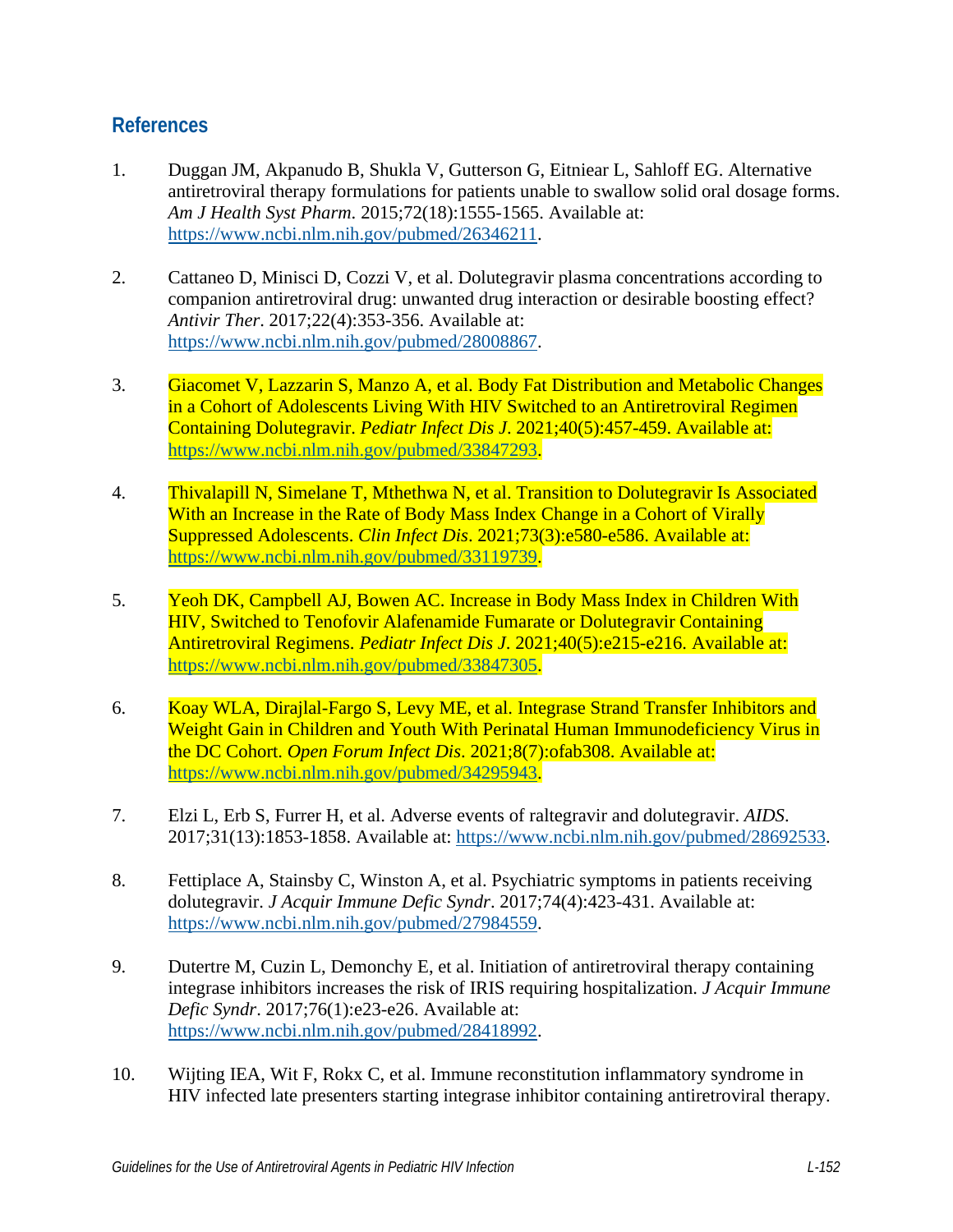*EClinicalMedicine*. 2019;17:100210. Available at: [https://www.ncbi.nlm.nih.gov/pubmed/31891143.](https://www.ncbi.nlm.nih.gov/pubmed/31891143)

- <span id="page-11-0"></span>11. Wang B, Abbott L, Childs K, et al. Dolutegravir-induced liver injury leading to sub-acute liver failure requiring transplantation: a case report and review of literature. *Int J STD AIDS*. 2018;29(4):414-417. Available at: [https://www.ncbi.nlm.nih.gov/pubmed/29059031.](https://www.ncbi.nlm.nih.gov/pubmed/29059031)
- <span id="page-11-1"></span>12. Christensen ES, Jain R, Roxby AC. Abacavir/dolutegravir/lamivudine (triumeq)-induced liver toxicity in a human immunodeficiency virus-infected patient. *Open Forum Infect Dis*. 2017;4(3):ofx122. Available at: [https://www.ncbi.nlm.nih.gov/pubmed/28748198.](https://www.ncbi.nlm.nih.gov/pubmed/28748198)
- <span id="page-11-2"></span>13. Martin C, Payen MC, De Wit S. Dolutegravir as a trigger for DRESS syndrome? *Int J STD AIDS*. 2018;29(10):1036-1038. Available at: [https://www.ncbi.nlm.nih.gov/pubmed/29621952.](https://www.ncbi.nlm.nih.gov/pubmed/29621952)
- <span id="page-11-3"></span>14. Zash R, Holmes L, Diseko M, et al. Neural-tube defects and antiretroviral treatment regimens in Botswana. *N Engl J Med*. 2019;381(9):827-840. Available at: [https://www.ncbi.nlm.nih.gov/pubmed/31329379.](https://www.ncbi.nlm.nih.gov/pubmed/31329379)
- <span id="page-11-4"></span>15. Zash R, Holmes L, Diseko M, et al. Update on neural tube defects with antiretroviral exposure in the Tsepamo study, Botswana. Presented at: International AIDS Conference; 2020.
- <span id="page-11-5"></span>16. Zash R, Holmes L, Diseko M, et al. Update on neural tube defects with antiretroviral exposure in the Tsepamo study, Botswana. Presented at: 24th International AIDS Conference 2021. Virtual, July 18-21, 2021.
- <span id="page-11-6"></span>17. Parasrampuria R, Adkison K, Wolstenholme A, et al. Comparison of relative bioavailavility of Tivicay immediate release and dispersible pediatric tablets to immeediate release Tivicay adult tablets. Presented at: 19th International Workshop on Clinical Pharmacology of Antiviral Therapy; 2018. Baltimore, MD.
- <span id="page-11-7"></span>18. Viani RM, Alvero C, Fenton T, et al. Safety, pharmacokinetics and efficacy of dolutegravir in treatment-experienced HIV-1 infected adolescents: 48-week results from IMPAACT P1093. *Pediatr Infect Dis J*. 2015;34(11):1207-1213. Available at: [http://www.ncbi.nlm.nih.gov/pubmed/26244832.](http://www.ncbi.nlm.nih.gov/pubmed/26244832)
- 19. Wiznia A, Alvero C, Fenton T, et al. IMPAACT 1093: dolutegravir in 6- to 12-year-old HIV-infected children: 48-week results. Presented at: Conference on Retroviruses and Opporotunistic Infections; 2016. Boston, MA.
- 20. Ruel T, Acosta EP, Singh R, et al. Pharmacokinetic and 4-week safety/efficacy of dolutegravir (S/GSKI349572) dispersible tablets in HIV-infected children aged 4 weeks to <6 years: results from IMPAACT PI093. Presented at: International AIDS Conference;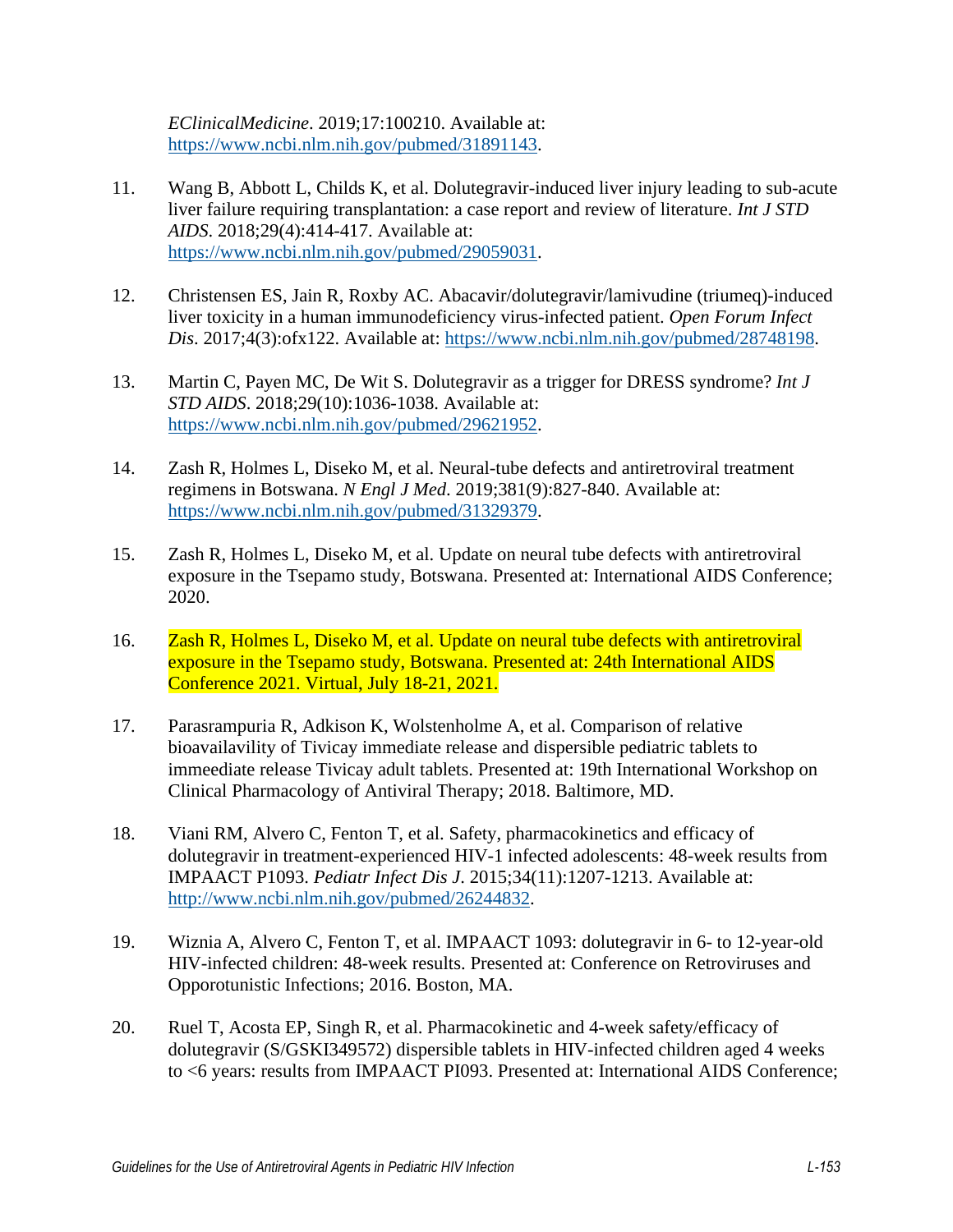2018. Amsterdam, Netherlands. Available at: [http://www.natap.org/2018/IAC/IAC\\_44.htm.](http://www.natap.org/2018/IAC/IAC_44.htm)

- <span id="page-12-0"></span>21. Tivicay and Tivicay PD (dolutegravir) [package insert]. Food and Drug Administration. 2020. Available at: [https://clinicalinfo.hiv.gov/en/guidelines/pediatric](https://clinicalinfo.hiv.gov/en/guidelines/pediatric-arv/dolutegravir?view=full)[arv/dolutegravir?view=full.](https://clinicalinfo.hiv.gov/en/guidelines/pediatric-arv/dolutegravir?view=full)
- <span id="page-12-1"></span>22. Viani RM, Ruel T, Alvero C, et al. Long-term safety and efficacy of dolutegravir in treatment-experienced adolescents with human immunodeficiency virus infection: results of the IMPAACT P1093 study. *J Pediatric Infect Dis Soc*. 2020;9(2):159-165. Available at: [https://www.ncbi.nlm.nih.gov/pubmed/30951600.](https://www.ncbi.nlm.nih.gov/pubmed/30951600)
- <span id="page-12-2"></span>23. Moore CL, Turkova A, Mujuru H, et al. ODYSSEY clinical trial design: a randomised global study to evaluate the efficacy and safety of dolutegravir-based antiretroviral therapy in HIV-positive children, with nested pharmacokinetic sub-studies to evaluate pragmatic WHO-weight-band based dolutegravir dosing. *BMC Infect Dis*. 2021;21(1):5. Available at: [https://www.ncbi.nlm.nih.gov/pubmed/33446115.](https://www.ncbi.nlm.nih.gov/pubmed/33446115)
- <span id="page-12-3"></span>24. Waalewijn H, Bollen P, Moore C, et al. Pharmacokinetics of dolutegravir 5 mg dispersible tablets in children weighing 6 to <20 kg dosed using WHO weight bands. Abstract 4782. Presented at: IAS Conference on HIV Science; 2019. Mexico City, Mexico.
- <span id="page-12-4"></span>25. Bollen PDJ, Moore CL, Mujuru HA, et al. Simplified dolutegravir dosing for children with HIV weighing 20 kg or more: pharmacokinetic and safety substudies of the multicentre, randomised ODYSSEY trial. *Lancet HIV*. 2020;7(8):e533-e544. Available at: [https://www.ncbi.nlm.nih.gov/pubmed/32763217.](https://www.ncbi.nlm.nih.gov/pubmed/32763217)
- <span id="page-12-5"></span>26. Briand C, Dollfus C, Faye A, et al. Efficacy and tolerance of dolutegravir-based combined ART in perinatally HIV-1-infected adolescents: a French multicentre retrospective study. *J Antimicrob Chemother*. 2017;72(3):837-843. Available at: [https://www.ncbi.nlm.nih.gov/pubmed/27999017.](https://www.ncbi.nlm.nih.gov/pubmed/27999017)
- <span id="page-12-6"></span>27. Bossacoma Busquets F, Noguera-Julian A, Sanchez E, Fortuny C. Dolutegravir plus abacavir/lamivudine works in adolescents, but size matters. *J Antimicrob Chemother*. 2017;72(10):2958-2960. Available at: [https://www.ncbi.nlm.nih.gov/pubmed/29091219.](https://www.ncbi.nlm.nih.gov/pubmed/29091219)
- <span id="page-12-7"></span>28. Bacha J, Mayalla B, Chodota M, Jiwa N, Campbell L. The road to success is paved with dolutegravir: dolutegravir treatment success among children and adolescents living with HIV (CALHIV) at the Baylor Tanzania Centre of Excellence. Abstract OAB0504. Presented at: IAS Conference on HIV Science 2021. Virtual Conference.
- <span id="page-12-8"></span>29. Brooks KM, Kiser JJ, Samson P, et al. Pharmacokinetics and safety of dispersible and immediate release FDC abacavir/dolutegravir/lamivudine in children with HIV weighing ≥14 kg: preliminary results from IMPAACT 2019. Abstract PEBLB15 Presented at: 11th IAS Conference on HIV Science 2021. Virtual Conference.